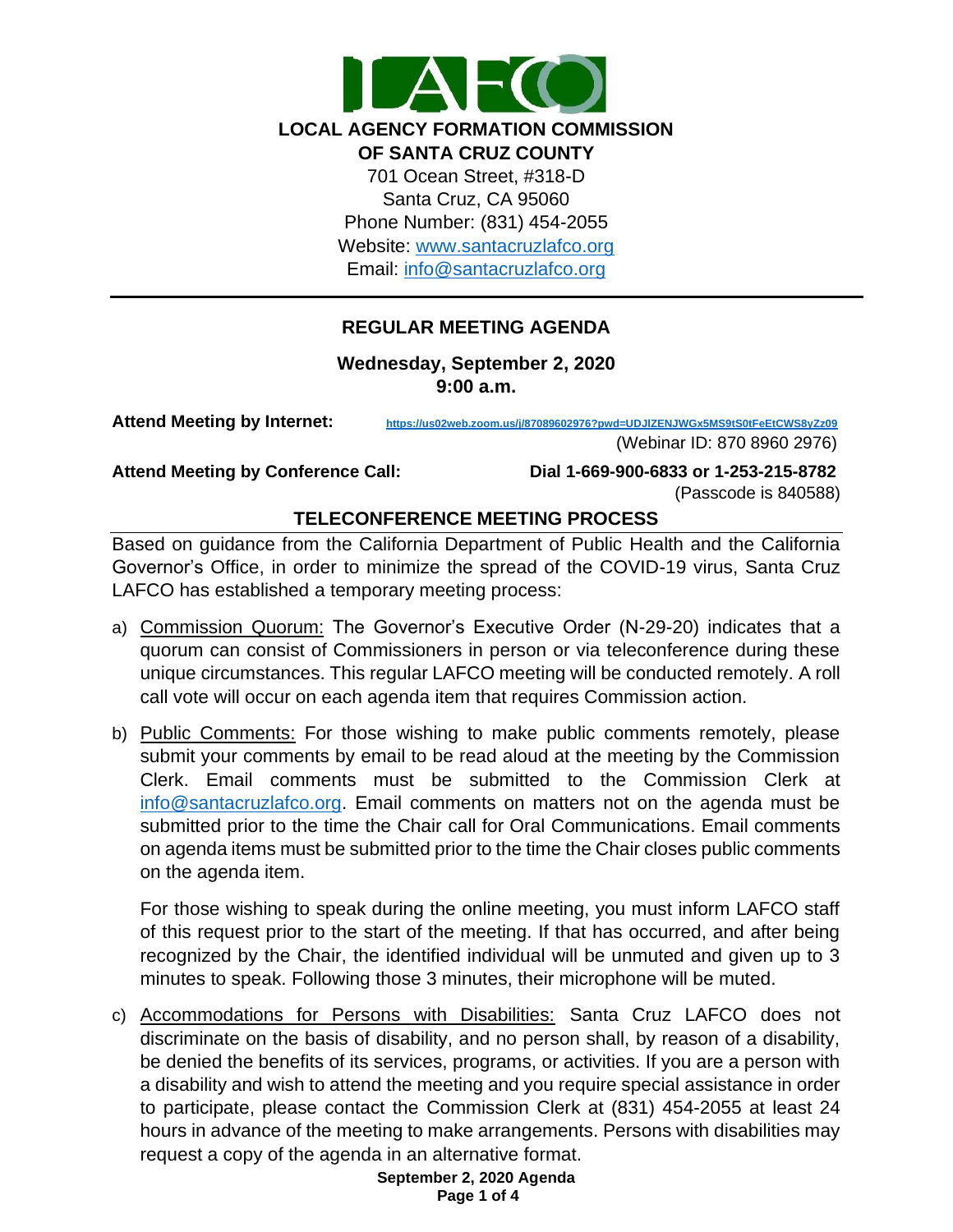# **1. ROLL CALL**

# **2. EXECUTIVE OFFICER'S MESSAGE**

The Executive Officer may make brief announcements in the form of a written report or verbal update, and may not require Commission action.

# **3. [ADOPTION OF MINUTES](https://www.santacruzlafco.org/wp-content/uploads/2020/08/3.0-Draft-Minutes-August-Meeting.pdf)**

The Commission will consider approving the minutes from the August 5th Meeting.

Recommended Action: Approve the minutes as presented with any desired changes.

# **4. ORAL COMMUNICATIONS**

This is an opportunity for members of the public to address the Commission on items not on the agenda, provided that the subject matter is within the jurisdiction of the Commission and that no action may be taken on an off-agenda item(s) unless authorized by law.

# **5. PUBLIC HEARINGS**

Public hearing items require expanded public notification per provisions in State law, directives of the Commission, or are those voluntarily placed by the Executive Officer to facilitate broader discussion.

# **a. [Service and Sphere Review for the Pajaro Valley Public Cemetery District](https://www.santacruzlafco.org/wp-content/uploads/2020/08/5a.0-PVPCD-MSR-Staff-Report.pdf)**

The Commission will consider the adoption of a service and sphere of influence review for the cemetery district.

## Recommended Actions:

- 1) Find that pursuant to Section 15061(b)(3) of the State CEQA Guidelines, LAFCO has determined that the service and sphere of influence review is not subject to the environmental impact evaluation process because it can be seen with certainty that there is no possibility that the activity in question may have a significant effect on the environment, and the activity is not subject to CEQA;
- 2) Determine, pursuant to Government Code Section 56425, the Local Agency Formation Commission of Santa Cruz County is required to develop and determine a sphere of influence for the District, and review and update, as necessary;
- 3) Determine, pursuant to Government Code Section 56430, the Local Agency Formation Commission of Santa Cruz County is required to conduct a service review before, or in conjunction with an action to establish or update a sphere of influence; and
- 4) Adopt a Resolution (LAFCO No. 2020-22) approving the 2020 Service and Sphere of Influence Review for the District with the following conditions:
	- a. Reaffirm the District's current sphere of influence;
	- b. Coordinate with Monterey LAFCO to analyze a possible annexation and/or sphere amendment to include the unserved Prunedale community in either Castroville or Pajaro Valley Public Cemetery Districts; and
	- c. Direct the Executive Officer to distribute a copy of the adopted service and sphere review to the District and any other interested or affected parties, including but not limited to Monterey LAFCO as the affected LAFCO.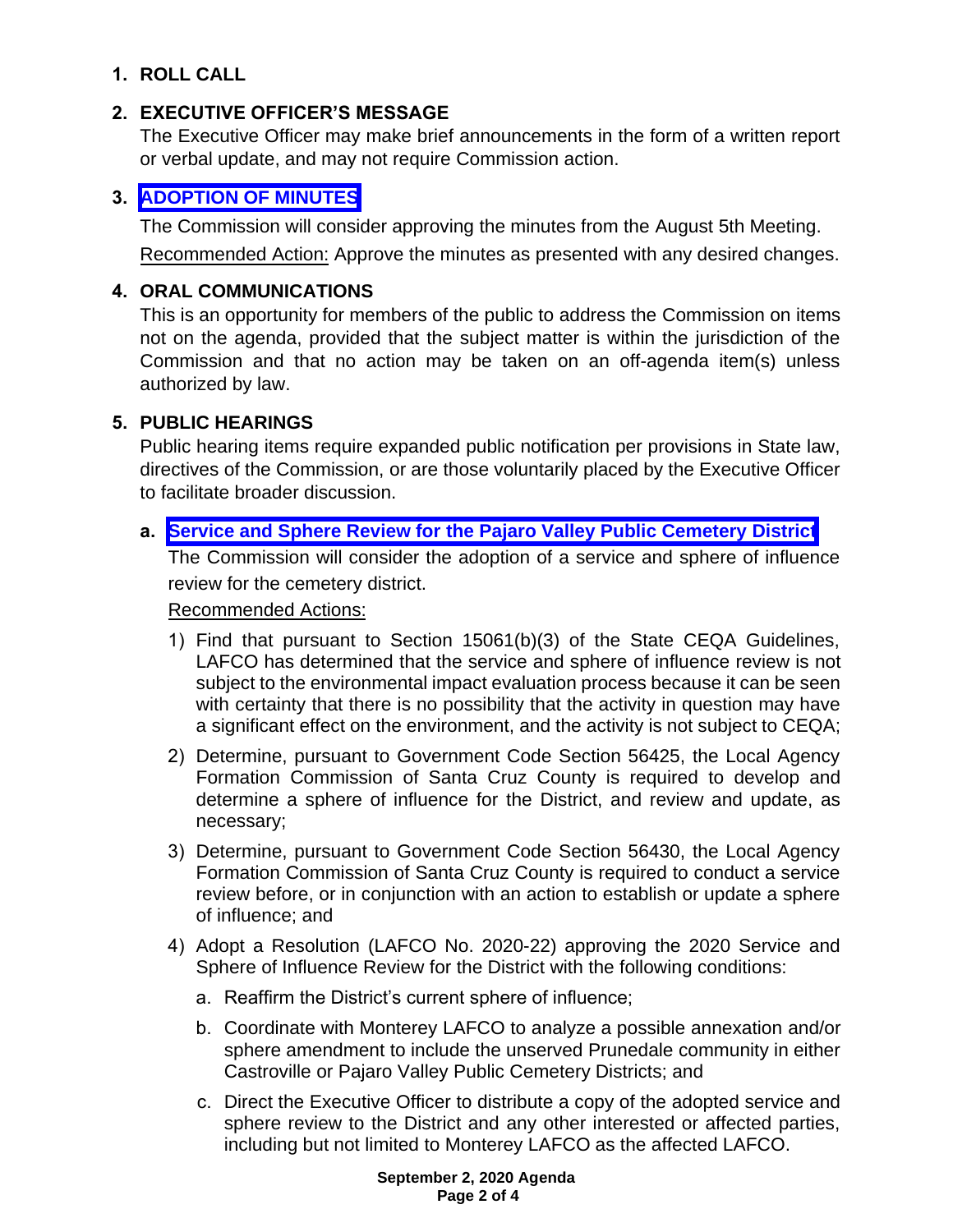### **b. [Proposed Policy Updates](https://www.santacruzlafco.org/wp-content/uploads/2020/08/5b.0-Policy-Updates-Staff-Report.pdf)**

The Commission will consider the proposed modifications to LAFCO's Indemnification Agreement, Certificate of Filing, and Protest Proceedings Policies.

Recommended Action: Adopt the draft resolutions (No. 2020-23, 2020-24, and 2020-25) approving the amendments to the policies.

### **6. OTHER BUSINESS**

Other business items involve administrative, budgetary, legislative, or personnel matters and may or may not be subject to public hearings.

### **a. [Inactive Applications](https://www.santacruzlafco.org/wp-content/uploads/2020/08/6a.0-Inactive-Applications-Staff-Report.pdf)**

The Commission will receive an update on inactive proposals currently on file. Recommended Action: Approve the attached letters notifying the applicants of the termination of the inactive proposals in accordance with the Commission's adopted policies.

#### **b. [Grand Jury Report](https://www.santacruzlafco.org/wp-content/uploads/2020/08/6b.0-Grand-Jury-Response-Staff-Report.pdf)**

The Commission will consider a formal response to the Grand Jury's report titled "Ready? Aim? Fire! Santa Cruz County on the Hot Seat."

Recommended Action: Approve the draft comments and direct the Executive Officer to distribute the attached comment letter to the Grand Jury before the October 1, 2020 deadline.

# **c. [Legislative Update](https://www.santacruzlafco.org/wp-content/uploads/2020/08/6c.0-Leg-Update-Staff-Report.pdf)**

The Commission will receive a status update on LAFCO-related legislation. Recommended Action: No action required; Informational item only.

#### **7. WRITTEN CORRESPONDENCE**

LAFCO staff receives written correspondence and other materials on occasion that may or may not be related to a specific agenda item. Any correspondence presented to the Commission will also be made available to the general public. Any written correspondence distributed to the Commission less than 72 hours prior to the meeting will be made available for inspection at the hearing and posted on LAFCO's website.

# **8. PRESS ARTICLES**

LAFCO staff monitors newspapers, publications, and other media outlets for any news affecting local cities, districts, and communities in Santa Cruz County. Articles are presented to the Commission on a periodic basis.

# **a. [Press Articles during the Month of August](https://www.santacruzlafco.org/wp-content/uploads/2020/08/8a.0-Press-Articles-Staff-Report.pdf)**

The Commission will receive an update on recent LAFCO-related news occurring around the county and throughout California.

Recommended Action: No action required; Informational item only.